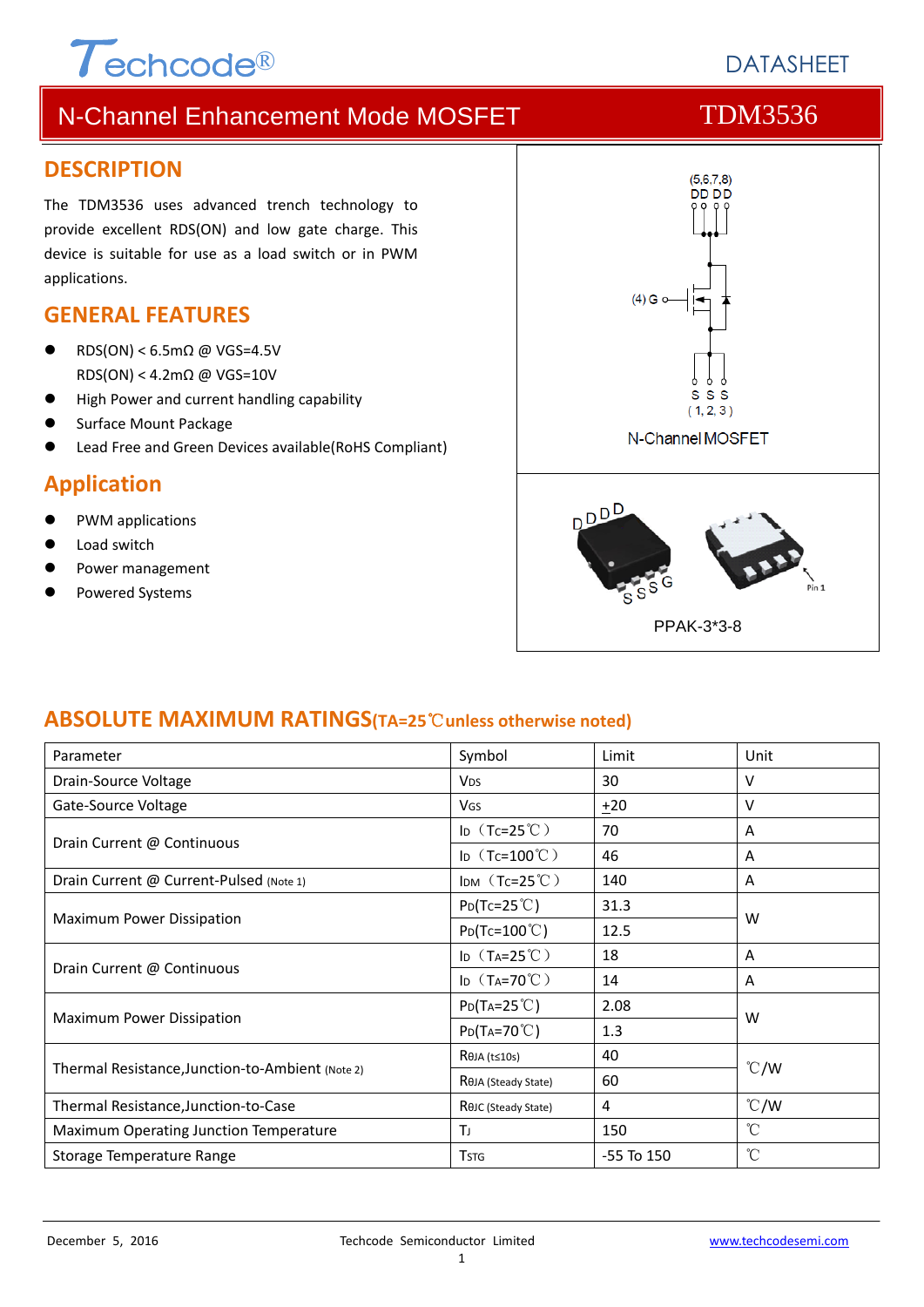

## N-Channel Enhancement Mode MOSFET TDM3536

### **ELECTRICAL CHARACTERISTICS (TA=25**℃**unless otherwise noted)**

| Parameter                                 | Symbol                   | Condition                                                    |                     | Min                      | Typ            | Max                      | Unit      |  |  |  |
|-------------------------------------------|--------------------------|--------------------------------------------------------------|---------------------|--------------------------|----------------|--------------------------|-----------|--|--|--|
| OFF CHARACTERISTICS                       |                          |                                                              |                     |                          |                |                          |           |  |  |  |
| Drain-Source Breakdown Voltage            | <b>BV</b> <sub>DSS</sub> | VGS=0V ID=250µA                                              |                     | 30                       | $\blacksquare$ | $\blacksquare$           | $\vee$    |  |  |  |
| Zero Gate Voltage Drain Current           | <b>IDSS</b>              | V <sub>DS</sub> =24V,VGS=0V                                  |                     | $\sim$                   |                | $\mathbf{1}$             | $\mu$ A   |  |  |  |
| Gate-Body Leakage Current                 | <b>I</b> GSS             | VGS=±20V,VDS=0V                                              |                     | $\overline{a}$           | ÷,             | ±100                     | nA        |  |  |  |
| <b>ON CHARACTERISTICS</b>                 |                          |                                                              |                     |                          |                |                          |           |  |  |  |
| <b>Gate Threshold Voltage</b>             | VGS(th)                  | V <sub>DS</sub> =VGS, I <sub>D</sub> =250µA                  |                     | 1.5                      | 1.8            | 2.5                      | $\vee$    |  |  |  |
| Drain-Source On-State Resistance          | R <sub>DS</sub> (ON)     | VGS=4.5V, ID=9A<br>VGS=10V, ID=12A                           |                     |                          | 5              | 6.5                      | $m\Omega$ |  |  |  |
|                                           |                          |                                                              |                     | $\mathbf{r}$             | 3.3            | 4.2                      |           |  |  |  |
|                                           |                          |                                                              | $T_1 = 125^{\circ}$ | $\overline{\phantom{a}}$ | 5              | $\overline{\phantom{a}}$ |           |  |  |  |
| <b>DYNAMIC CHARACTERISTICS (Note3)</b>    |                          |                                                              |                     |                          |                |                          |           |  |  |  |
| Gate Resistance                           | R <sub>G</sub>           | VGS=0V, VDS=0V, F=1MHz                                       |                     | $\sim$                   | $\mathbf{1}$   | $\overline{2}$           | Ω         |  |  |  |
| Input Capacitance                         | Ciss                     | VDS=15V, VGS=0V, F=1.0MHz                                    |                     | $\bar{\phantom{a}}$      | 1350           | $\overline{a}$           | PF        |  |  |  |
| <b>Output Capacitance</b>                 | Coss                     |                                                              |                     | $\blacksquare$           | 900            | $\overline{a}$           | PF        |  |  |  |
| Reverse Transfer Capacitance              | Crss                     |                                                              |                     | $\overline{\phantom{a}}$ | 65             | $\bar{\mathcal{L}}$      | PF        |  |  |  |
| <b>SWITCHING CHARACTERISTICS (Note 3)</b> |                          |                                                              |                     |                          |                |                          |           |  |  |  |
| Turn-on Delay Time                        | td(on)                   | VDS=15V, RL=15 $\Omega$ , VGEN=10V, RG=6 $\Omega$<br>$ID=1A$ |                     | $\overline{\phantom{a}}$ | 13             | $\Box$                   | nS        |  |  |  |
| Turn-on Rise Time                         | tr                       |                                                              |                     | $\blacksquare$           | 7.6            | $\overline{a}$           | nS        |  |  |  |
| Turn-Off Delay Time                       | td(off)                  |                                                              |                     |                          | 26             | ÷,                       | nS        |  |  |  |
| <b>Turn-Off Fall Time</b>                 | tf                       |                                                              |                     | L.                       | 35             | $\overline{a}$           | nS        |  |  |  |
| <b>Total Gate Charge</b>                  | Qg                       | VDS=15V,ID=15A,VGS=15V                                       |                     | $\overline{\phantom{a}}$ | 8.8            | $\mathbf{r}$             | nC        |  |  |  |
| Gate-Source Charge                        | Qgs                      |                                                              |                     | $\overline{\phantom{a}}$ | 4.8            | $\Box$                   | nC        |  |  |  |
| Gate-Drain Charge                         | Qgd                      |                                                              |                     | $\overline{a}$           | $\overline{2}$ | $\overline{a}$           | nC        |  |  |  |
| Body Diode Reverse Recovery Time          | Trr                      | IF=5A, dl/dt=100A/µs                                         |                     | $\overline{a}$           | 16             | $\overline{a}$           | nS        |  |  |  |
| Body Diode Reverse Recovery Charge        | Qrr                      |                                                              |                     | $\sim$                   | 22             | $\overline{\phantom{a}}$ | nC        |  |  |  |
| DRAIN-SOURCE DIODE CHARACTERISTICS        |                          |                                                              |                     |                          |                |                          |           |  |  |  |
| Diode Forward Voltage (Note 2)            | <b>V<sub>SD</sub></b>    | VGS=0V, Is=2A                                                |                     |                          | 0.77           | 1.1                      | $\vee$    |  |  |  |

NOTES:

1. Pulse width limited by max. junction temperature.

2. RθJA steady state=999s. RθJA is measured with the device mounted on 1in2, Fr‐4 board with 2oz.Copper

3. Guaranteed by design, not subject to production testing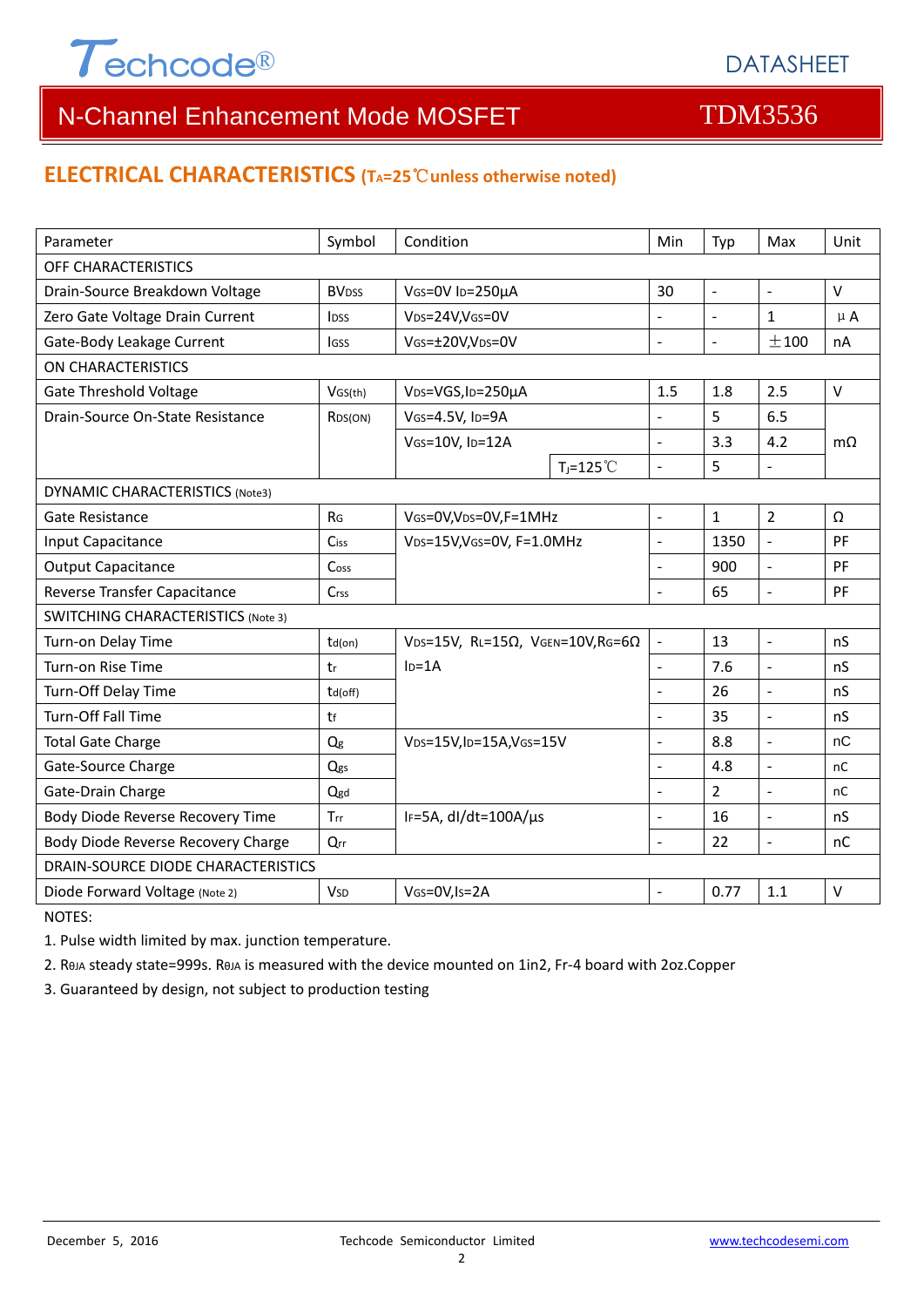

## N-Channel Enhancement Mode MOSFET TOM3536

### **Typical Operating Characteristics**



# **Drain Current**

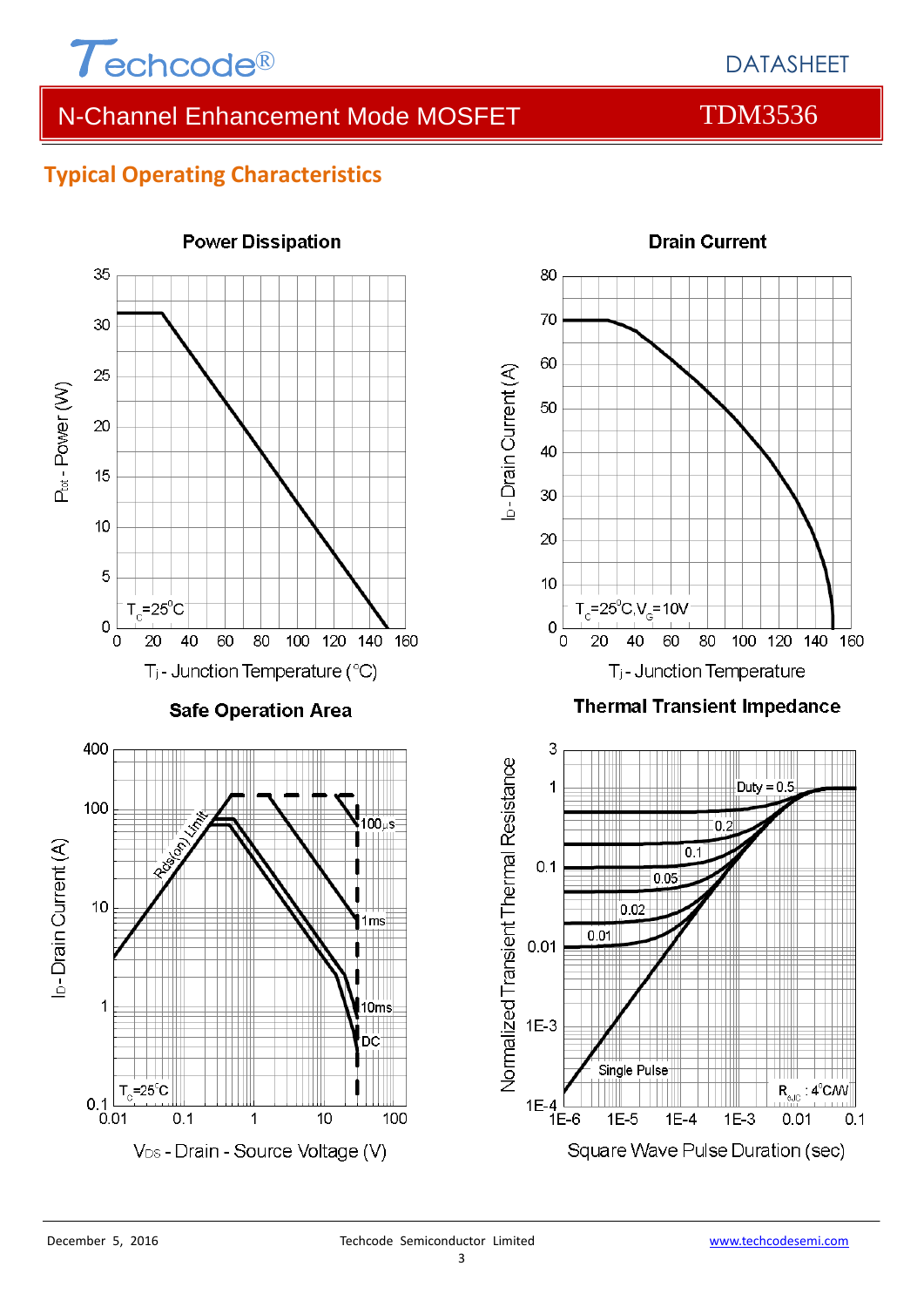

## DATASHEET

## N-Channel Enhancement Mode MOSFET TOM3536

### **Typical Operating Characteristics(Cont.)**



#### **Safe Operation Area**



## **Drain-Source On Resistance**



#### **Thermal Transient Impedance**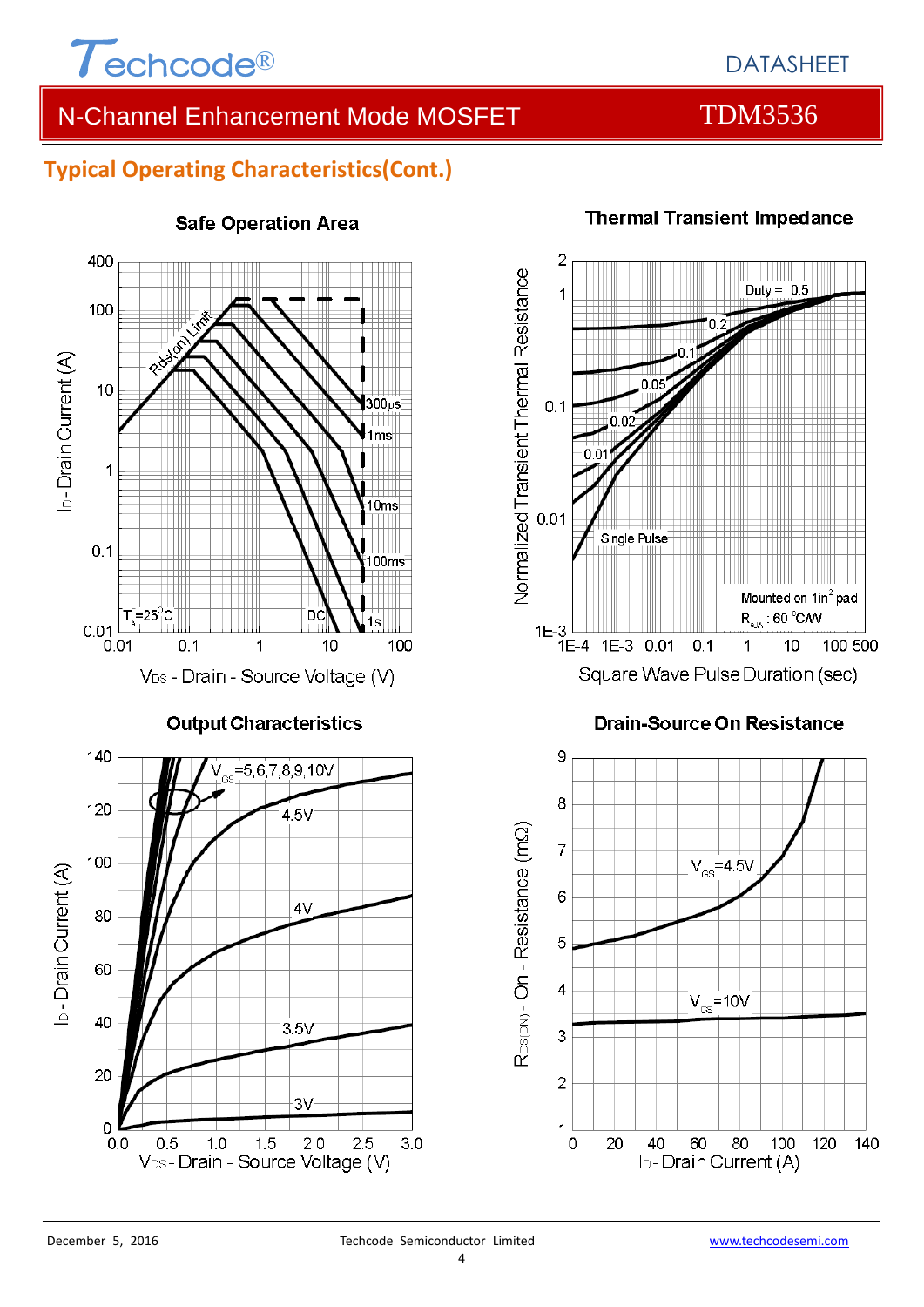

## N-Channel Enhancement Mode MOSFET TOM3536

### **Typical Operating Characteristics (Cont.)**



#### **Gate-Source On Resistance**



### **Gate Threshold Voltage**

**Source-Drain Diode Forward** 

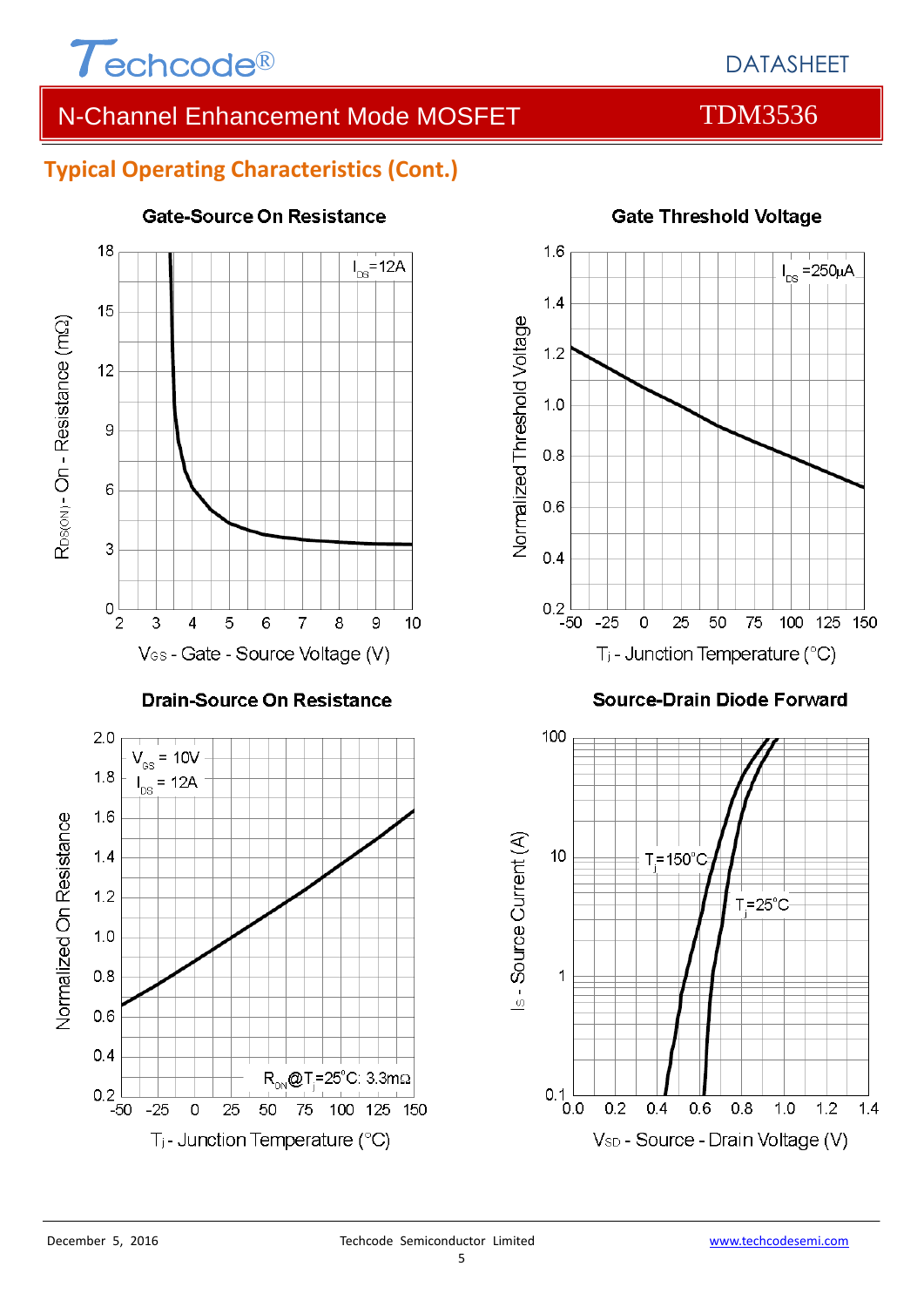

## N-Channel Enhancement Mode MOSFET TOM3536

## **Typical Operating Characteristics (Cont.)**



#### Capacitance



#### **Gate Charge**

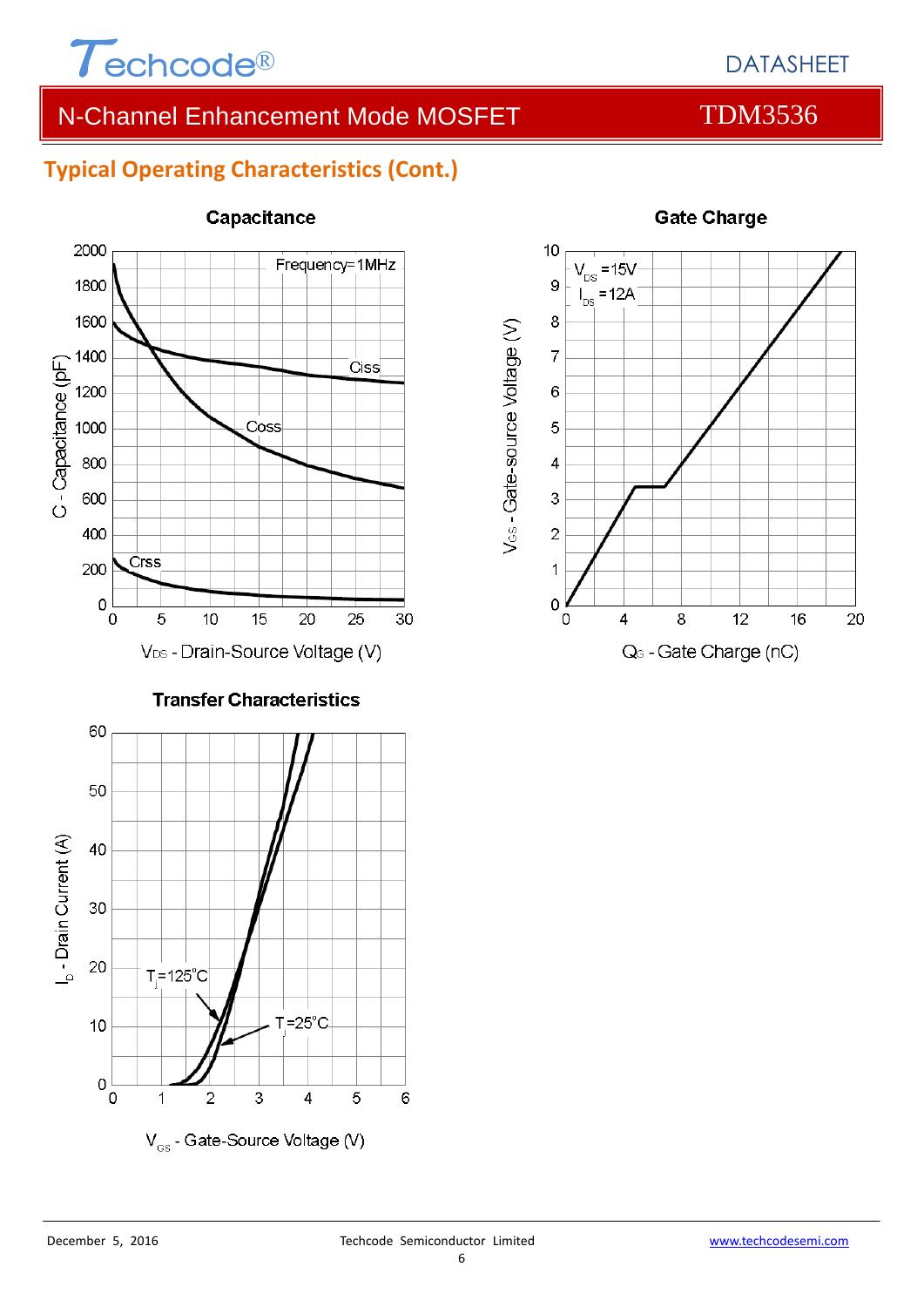

## N-Channel Enhancement Mode MOSFET TDM3536

 $\Box$ 



A 0.70 0.75 0.85 A1 / / / / 0.05 b 0.20 0.30 0.40 c 0.10 0.152 0.25 D 3.15 3.3 3.45 D1 3.00 3.15 3.30 D2 2.25 2.45 2.65 E 3.15 3.30 3.45 E1 2.90 3.05 3.20 E2 1.54 1.74 1.94 E3 0.28 0.48 0.68 E4 0.37 0.57 0.77 E5 0.10 0.20 0.30 e 0.60 0.65 0.70 K 0.49 0.69 0.89 L 0.30 0.40 0.50 L1 0.06 0.125 0.20 t / / / / 0.13

Min Nom Nom Max

Symbol PPAK-3\*3-8(mm)

# **Package Information**

#### PPAK-3\*3-8 Package